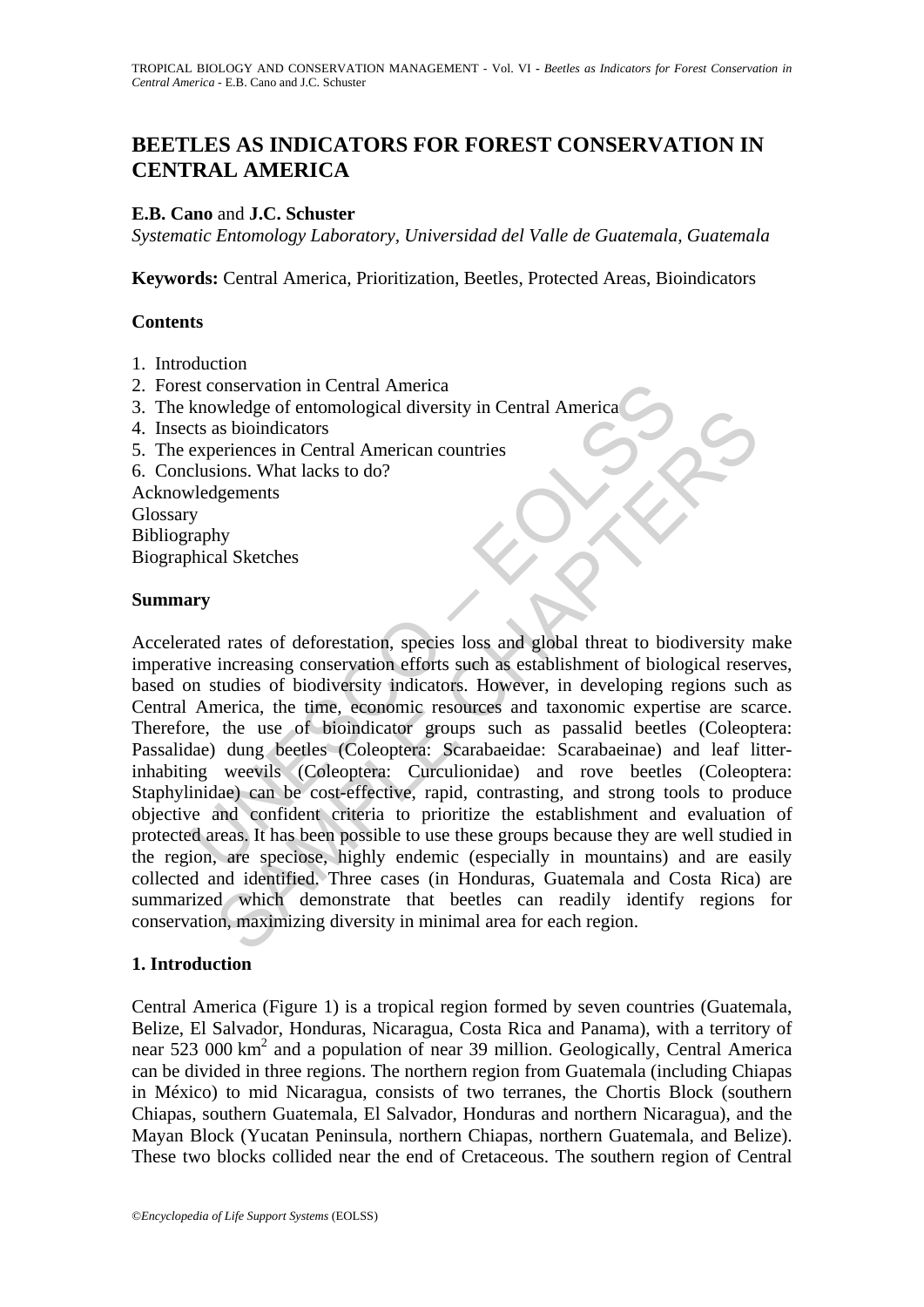America (southern Nicaragua, Costa Rica and Panama) is a more recent territory that, at first, consisted of oceanic volcanic islands which coalesced in the Pliocene (3 million years ago) to form the Panama isthmus, permitting the great biotic interchange of megafauna between North and South America.



Figure 1. Central American countries and geomorphology. Courtesy of NASA.

Landscape topography is dominated by a pacific volcanic chain extending from Tacana volcano on the Guatemalan-Mexican border to west of the Sierra de Talamanca of Costa Rica and Panama. A series of almost continuous mountainous regions is present in southern Belize (Mayan mountains), Guatemala, Honduras, northern El Salvador and northwestern Nicaragua (see Figure 1). Lowlands are present in the Caribbean and Pacific versants of the region. Relevant inter-montane valleys and other dry areas (generally considered biogeographic barriers for wet montane species) include the dry Motagua valley in Guatemala, the valleys of San Pedro Sula and Yoro in Honduras, the area around Lake Guija in Guatemala and El Salvador, northeast Golfo de Fonseca, the areas west of Lake Nicaragua, Guanacaste and Peninsula de Nicoya in Costa Rica and east of Peninsula de Azuero in Panama.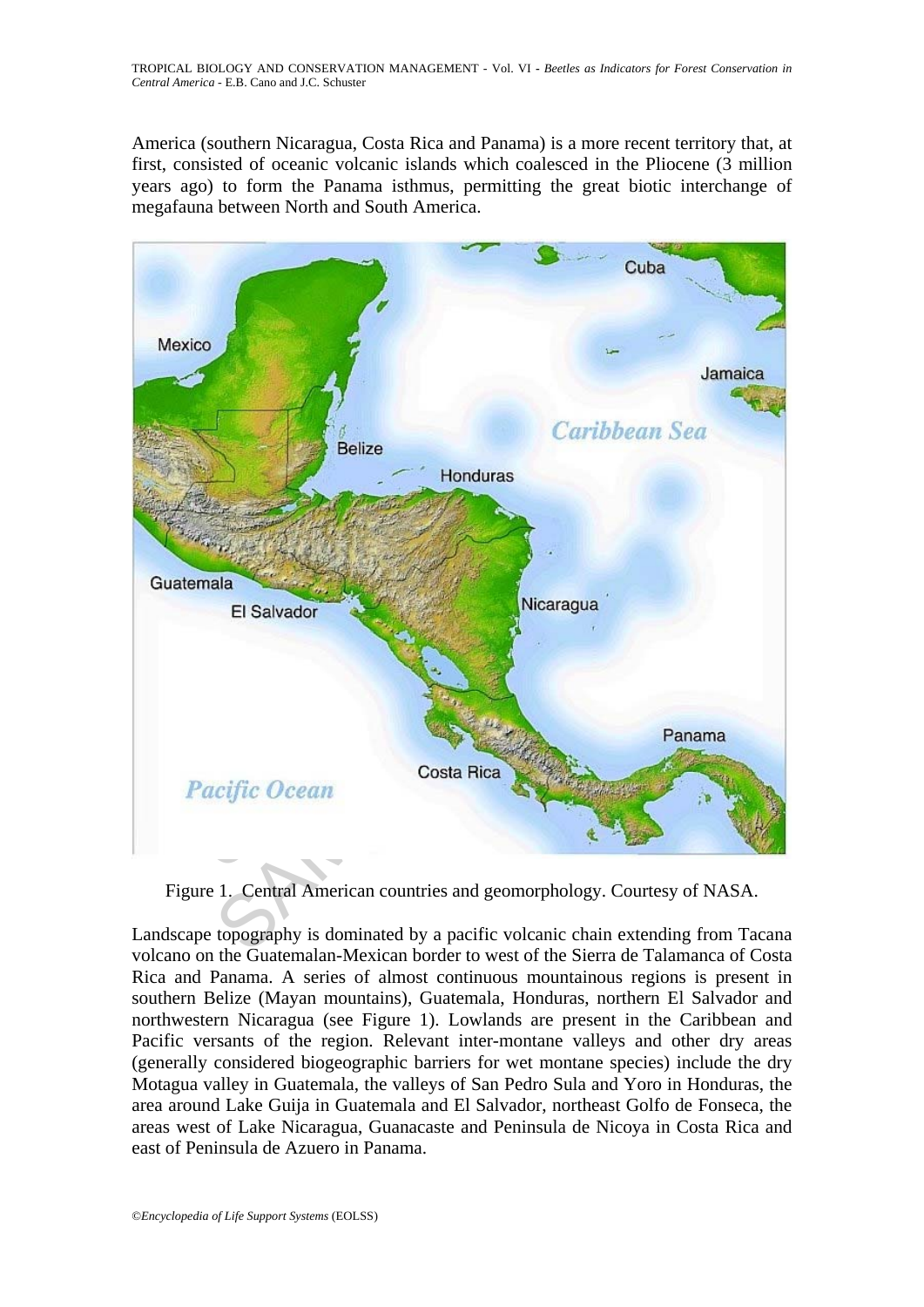Vegetation (Figure 2) includes coniferous forests dominated by pines in the mountainous areas in Guatemala, Honduras, El Salvador and northern Nicaragua (forests of *Pinus caribaea* occurs in lowlands of Belize, Guatemala, Honduras and Nicaragua); pine-oak montane forests; cloud forests; lowland rain forests; dry forests; mangrove forests and a type of paramo in Cerro de la Muerte highlands of Costa Rica. The Holdridge Life Zone system maps (Figure 3) are widely used to designate vegetation types in Central America. Central America includes at least 50 tropical and subtropical life zones. Life zones are delimited on basis of mean annual bio-temperature (temperature favorable to living plants,  $0\n-30^{\circ}$ C), potential evapotranspiration, annual precipitation, latitude and altitude.



Figure 2. Ecosystems of Central America. Data courtesy of Comisión Centroamericana de Ambiente y Desarrollo (CCAD).

The region has a highly concentrated diversity, although estimates of species richness and endemism are certainly biased by differences in intensity of study and exploration among the countries. Floral diversity has been estimated at approximately 18 000 species of vascular plants (21% endemics). Also, animal diversity is high, especially amphibians, reptiles, freshwater fishes, small mammals, and some groups of well studied arthropods. Interestingly, data from different taxa demonstrate that Central America possesses at least two centers of diversification: The Costa Rica and Panamá cluster and the northern Central America cluster (Guatemala, El Salvador, Honduras, northern Nicaragua and adjacent Chiapas). For example Guatemala share with Costa Rica only 11% of june beetle species (*Phyllophaga*) and 2% of species of jewel beetles genus *Chrysina*.

Several countries in Central America have been through turbulent political periods and were politically unstable as recently as 1996. As a consequence, high levels of poverty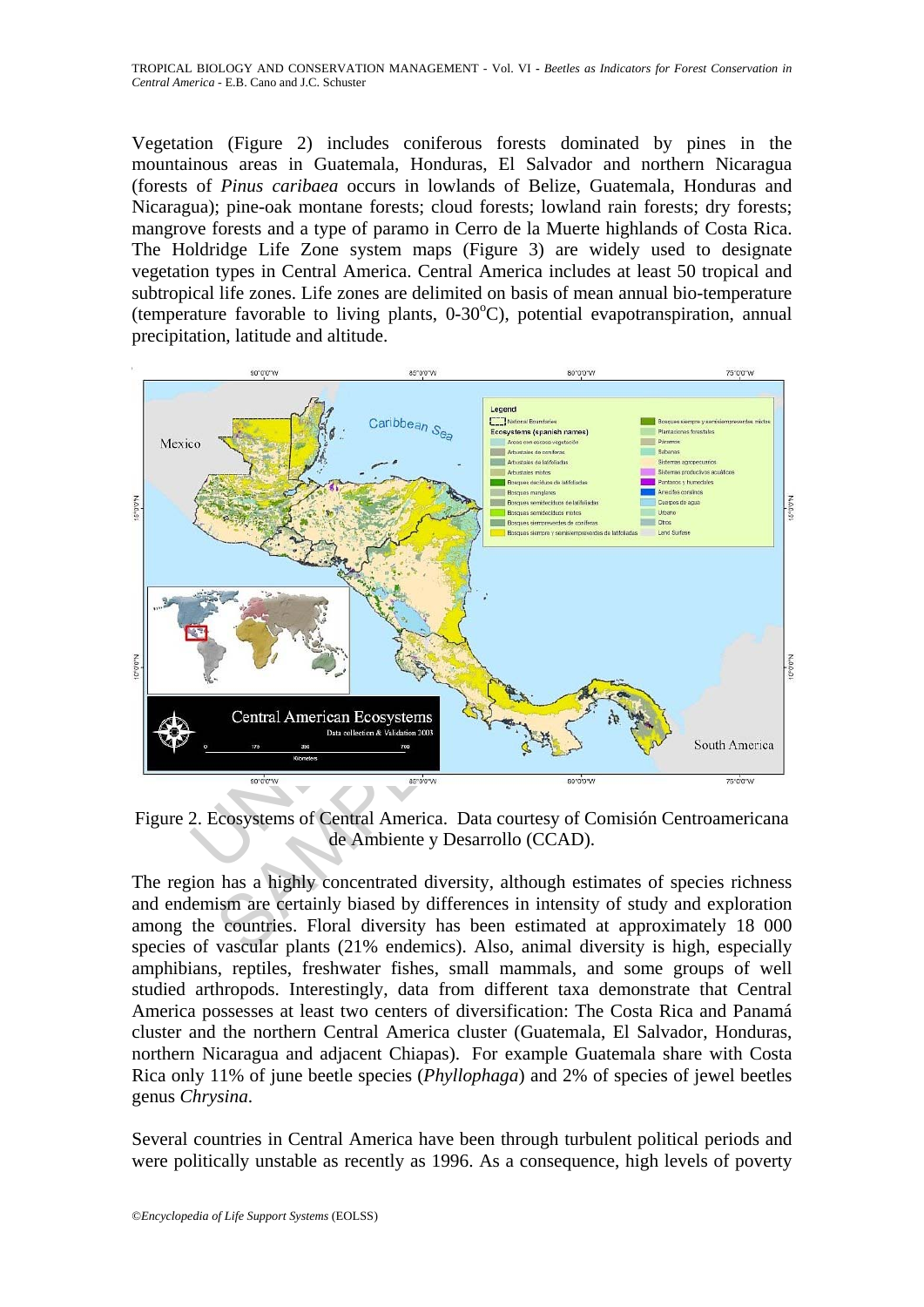and direct dependence of agriculture and renewable resources have produced or sustained the major threats to region's biodiversity: slash and burn agriculture, cattle ranching, illegal logging, invasions of protected areas, narcotraffic, large-scale use of pesticides, water pollution, environmentally aggressive industrial development, and petroleum exploitation. Increasing conservation efforts are thus crucial to preserve Central America's wealth of ecosystems. In 1992 produced what was probably the most important set of international agreements to date on the preservation, investigation, and sustainable use of biodiversity – the Rio Convention on Biological Diversity (CBD). Article 7 (identification and monitoring) of the CBD to which the Central American countries are signatories, states that "each contracting party shall, as far as possible and as appropriate, identify components of biological diversity important for its conservation and sustainable use". Among the recommended categories of such listed components (Annex I, CBD), are "ecosystems and habitats containing high diversity and large numbers of endemic or threatened species" and those with importance for research into the conservation and sustainable use of biodiversity, as indicator species.

#### **2. Forest Conservation in Central America**

ation and sustainable use . Almong the recommention date and sustainable and state are the state in the conservation and sustainable use of biodiversity, as indicents (Annex I, CBD), are "cocoystems and habitats containing Although establishment of municipal forest reserves date from 1870 in Guatemala, biological conservation in Central America begin in 1923 when the Barro Colorado Island in the Panama Canal was declared natural monument. In 1928 the British administration of Belize declared Half Moon Cay as a Crown Reserve (now, National Monument), the oldest reserve in Belize. In 1952 Honduras declared San Juancito in Tegucigalpa as a Forest Reserve, which in 1980 became to be "La Tigra" National Park. In 1955 the volcanic craters in Costa Rica were declared National Parks. Between 1955 and 1956 Guatemala declared 38 protected areas, including the first National Park, Tikal. Panama declared the Altos de Campana National Park in 1966.

numbers of endemic or threatened species" and those with importance<br>to the conservation and sustainable use of biodiversity, as indicator specie<br>Conservation in Central America<br>establishment of municipal forest reserves da The decades of 1970s and 1980s were significant for the conservation in Central America (see Figure 4). In Nicaragua, the first National Park, Volcán Masaya, was declared in 1979 and the Ministry of Environment and Natural Resources was created in 1994, based on the Constitution of 1987. Costa Rica proclaimed in 1983 the Law of Conservation of Wild Fauna, when wild fauna refuges were created and, in 1997, its Law of Creation of the National Parks Service. In 1981 Belize passed its Laws of Protected Areas (The Wildlife Protection Act 1981 (No. 4) and National Parks Systems Act 1981 (No. 5)). El Salvador declared its three legally protected areas in 1987 (Montecristo National Park), 1989 (El Imposible National Park) and 1996 (El Jocotal Lagoon); the Law of Wildlife Conservation was passed in 1994, although the Law of Protected Natural Areas was approved in 2005. Guatemala proclaimed its Law of Protected Areas in 1989. By the parliamentary act No. 87 of 1987, Honduras declared 37 protected areas mostly of cloud forest. Panama, between 1980 and 1988, declared protected 14 of the 20 more important areas of the country, corresponding to 95% of protected land, and in 1992 created the National System of Protected Areas (Ugalde and Godoy 1992).

During this time most reserves were established based on opportunity (most were national lands), and a few were designed based on biological criteria (particularly endangered and charismatic species). Protected areas have incremented in numbers but not much in area since 1990s (Figure 4).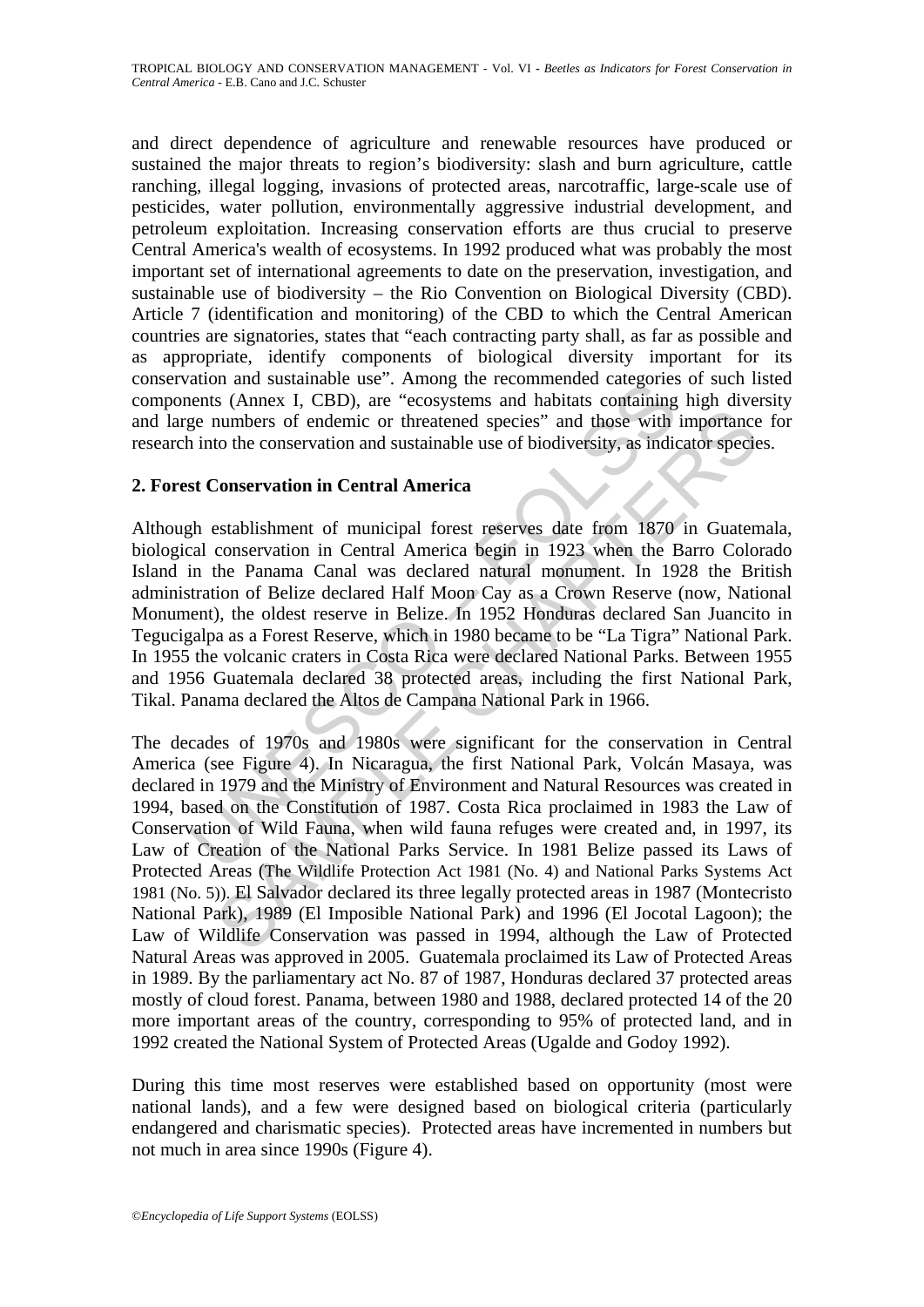TROPICAL BIOLOGY AND CONSERVATION MANAGEMENT - Vol. VI **-** *Beetles as Indicators for Forest Conservation in Central America* - E.B. Cano and J.C. Schuster



Figure 3. Life zones of Central America. Data courtesy of Comisión Centroamericana de Ambiente y Desarrollo (CCAD).



Figure 4. Accumulated number and area of biological reserves in Central America. Numbers may be different according to published data or different criteria applied by national authorities. Some areas are still not clearly delimited and others are "virtual reserves".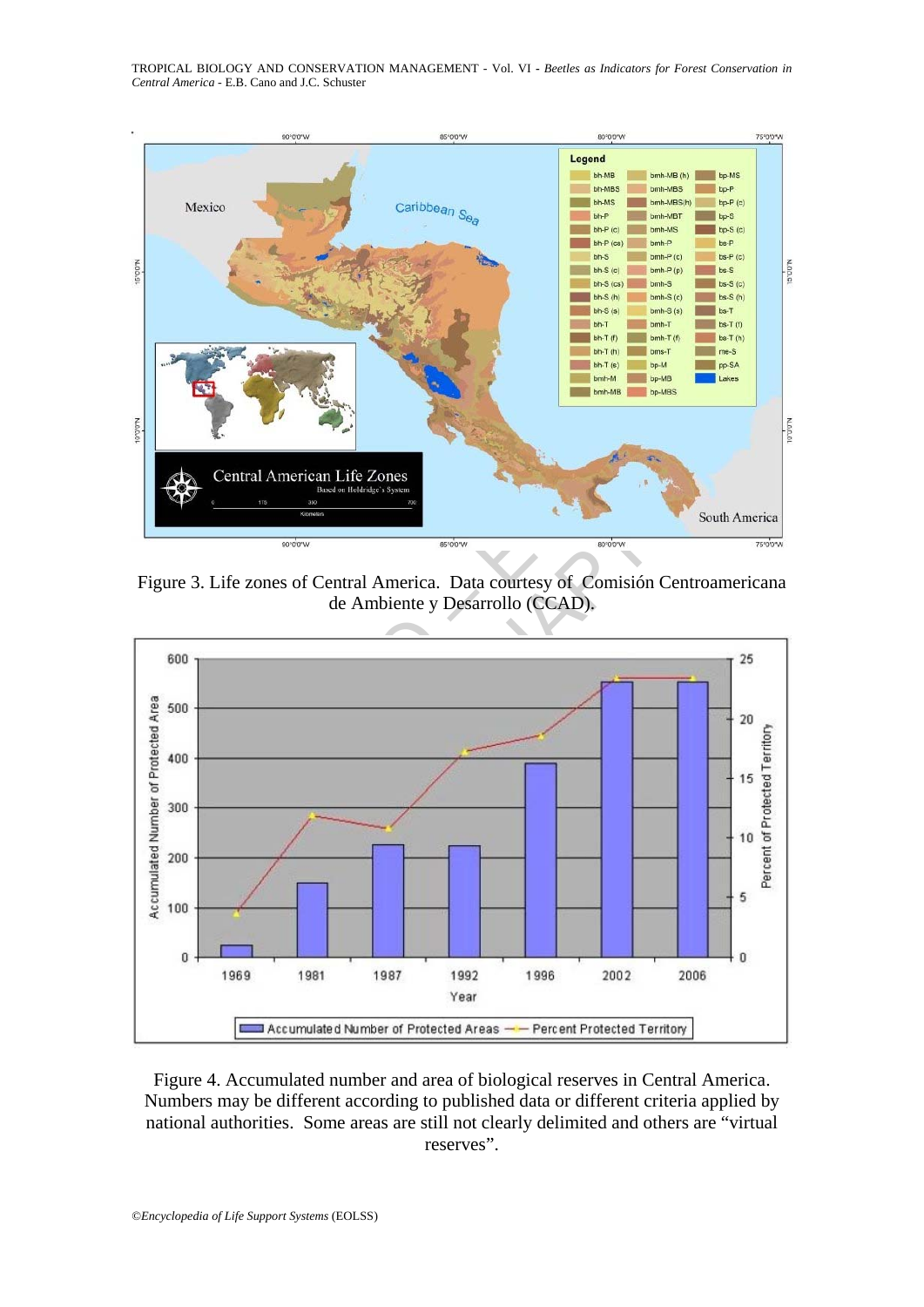| TROPICAL BIOLOGY AND CONSERVATION MANAGEMENT - Vol. VI - Beetles as Indicators for Forest Conservation in Central America - E.B. Cano and J.C. Schuster |           |               |                |                 |           |                   |        |                        |  |  |  |  |  |  |  |  |  |
|---------------------------------------------------------------------------------------------------------------------------------------------------------|-----------|---------------|----------------|-----------------|-----------|-------------------|--------|------------------------|--|--|--|--|--|--|--|--|--|
|                                                                                                                                                         |           |               |                |                 |           |                   |        |                        |  |  |  |  |  |  |  |  |  |
|                                                                                                                                                         | Guatemala | <b>Belize</b> | El Salvador    | <b>Honduras</b> | Nicaragua | <b>Costa Rica</b> | Panama | <b>Central America</b> |  |  |  |  |  |  |  |  |  |
|                                                                                                                                                         |           |               |                |                 |           |                   |        | 522,68                 |  |  |  |  |  |  |  |  |  |
| Territory (sq.km)                                                                                                                                       | 108,889   | 22,966        | 21,040         | 112,492         | 130,682   | 51,100            | 75,517 | 6                      |  |  |  |  |  |  |  |  |  |
| Population (thousand)                                                                                                                                   | 12,000    | 266.4         | 6,500          | 6,900           | 5,484     | 4,262             | 3,253  | 38,665.40              |  |  |  |  |  |  |  |  |  |
| Forest cover                                                                                                                                            | 37.2%     | 79%           | 9.6%           | 48%             | 24.5%     | 46%               | 45%    | 39.06%                 |  |  |  |  |  |  |  |  |  |
| Number of protected areas                                                                                                                               | 123       | 74            | $\overline{3}$ | 64              | 76        | 155               | 50     | 545                    |  |  |  |  |  |  |  |  |  |
| Protected territory                                                                                                                                     | 29.40%    | 47.20%        | 0.33%          | 21.70%          | 17%       | 25.20%            | 26%    | 23.35%                 |  |  |  |  |  |  |  |  |  |
|                                                                                                                                                         |           |               |                |                 |           |                   |        |                        |  |  |  |  |  |  |  |  |  |
| Table 1. Relevant data of Central American countries.                                                                                                   |           |               |                |                 |           |                   |        |                        |  |  |  |  |  |  |  |  |  |
|                                                                                                                                                         |           |               |                |                 |           |                   |        |                        |  |  |  |  |  |  |  |  |  |
|                                                                                                                                                         |           |               |                |                 |           |                   |        |                        |  |  |  |  |  |  |  |  |  |
|                                                                                                                                                         |           |               |                |                 |           |                   |        |                        |  |  |  |  |  |  |  |  |  |
|                                                                                                                                                         |           |               |                |                 |           |                   |        |                        |  |  |  |  |  |  |  |  |  |
|                                                                                                                                                         |           |               |                |                 |           |                   |        |                        |  |  |  |  |  |  |  |  |  |
|                                                                                                                                                         |           |               |                |                 |           |                   |        |                        |  |  |  |  |  |  |  |  |  |
|                                                                                                                                                         |           |               |                |                 |           |                   |        |                        |  |  |  |  |  |  |  |  |  |
|                                                                                                                                                         |           |               |                |                 |           |                   |        |                        |  |  |  |  |  |  |  |  |  |
|                                                                                                                                                         |           |               |                |                 |           |                   |        |                        |  |  |  |  |  |  |  |  |  |
|                                                                                                                                                         |           |               |                |                 |           |                   |        |                        |  |  |  |  |  |  |  |  |  |
|                                                                                                                                                         |           |               |                |                 |           |                   |        |                        |  |  |  |  |  |  |  |  |  |
|                                                                                                                                                         |           |               |                |                 |           |                   |        |                        |  |  |  |  |  |  |  |  |  |
|                                                                                                                                                         |           |               |                |                 |           |                   |        |                        |  |  |  |  |  |  |  |  |  |
|                                                                                                                                                         |           |               |                |                 |           |                   |        |                        |  |  |  |  |  |  |  |  |  |

©*Encyclopedia of Life Support Systems* (EOLSS)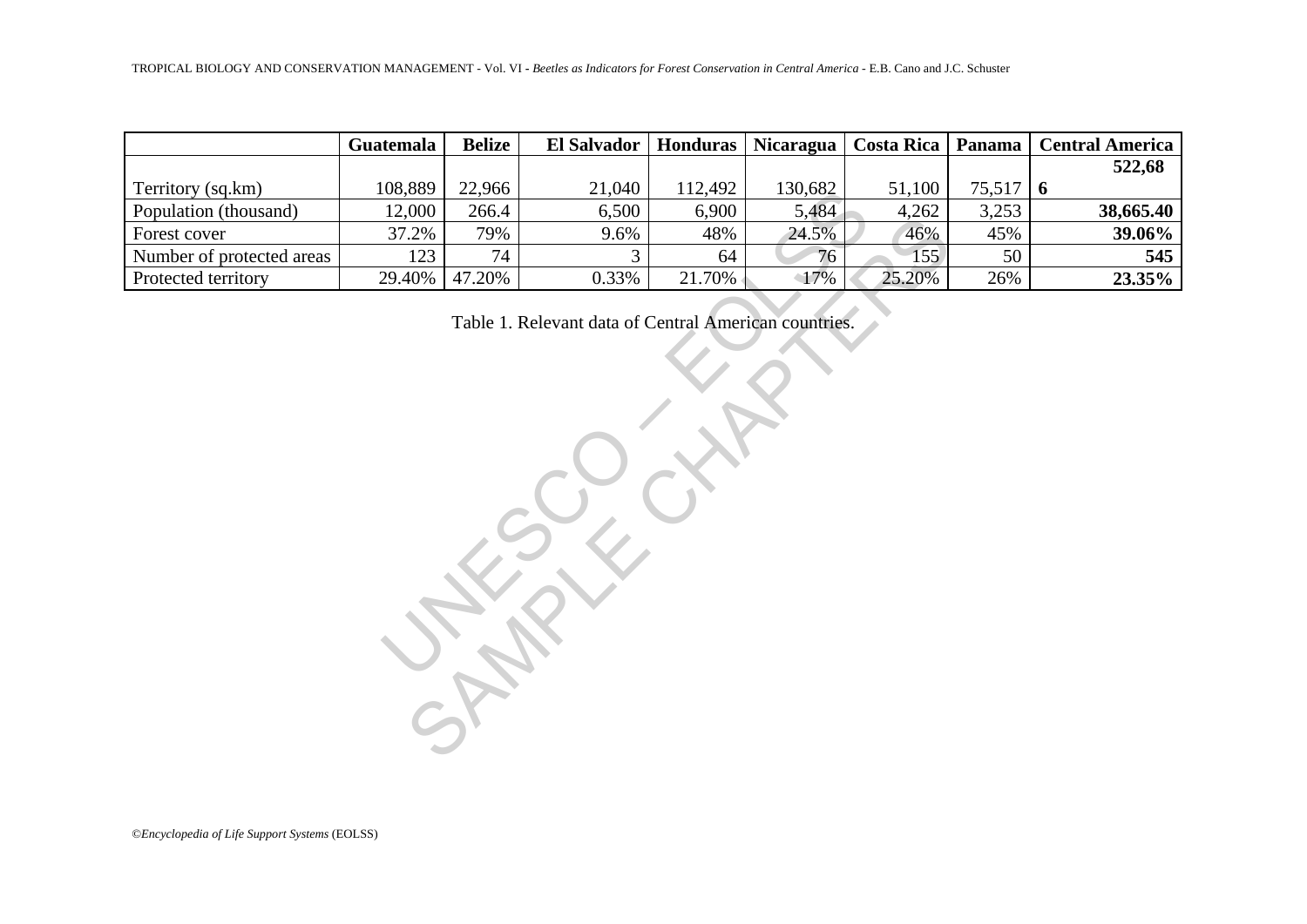Actually in Central America it has been legally declared that more than 545 protected areas, occupying approximately 23.35% of the terrestrial surface of the region (see Table 1 and Figure 5). Guatemala, Nicaragua, Costa Rica and Panama protect almost 29.40%, 17%, 25.20% and 26% of their territory, respectively. Astonishingly Belize protects the 47.20% of its territory, whereas El Salvador with only 9.6% of its natural forest remaining protects only 0.33% of its territory in just three legally declared protected areas.



Figure 5. Protected areas of Central America. Data courtesy of CCAD.

## **3. The Knowledge of Entomological Diversity in Central America**

The first modern contribution to the knowledge of the Central American entomological diversity was the 67-volume *Biologia Centrali-Americana* (http://www.sil.si.edu/digitalcollections/bca/) published over several decades, beginning in 1879, as a result of the British expeditions of Frederick Ducane Godman and Osbert Salvin. Insects were collected by Salvin and Godman or by contacted collectors in Central America (particularly, A. Salle, M. Boucard, J.J. Rodriguez, L. Conradt and F. Sarg (Guatemala), F. Blancaneaux (Belize), T. Belt, E.M. Janson and W.B. Richardson (Nicaragua), H. Rogers, P. Biolley, Van Patten, C.F. Underwood and H. Lankester (Costa Rica), E. Trötsch, H. Ribbe and A. Boucard (Panama)), but most of the collecting work was due to George C. Champion who spent four years (from March 16, 1879 to May 23, 1883) collecting in Guatemala and Panama (Godman 1915, Champion 1907). Forty-three volumes deal with insects, arachnids, and myriapods, 38 of which are dedicated solely to insects, covering 30,802 species. Most groups of organisms, and certainly insects, have received little or no attention since then and the "*Biologia*" continue to be used by young taxonomists.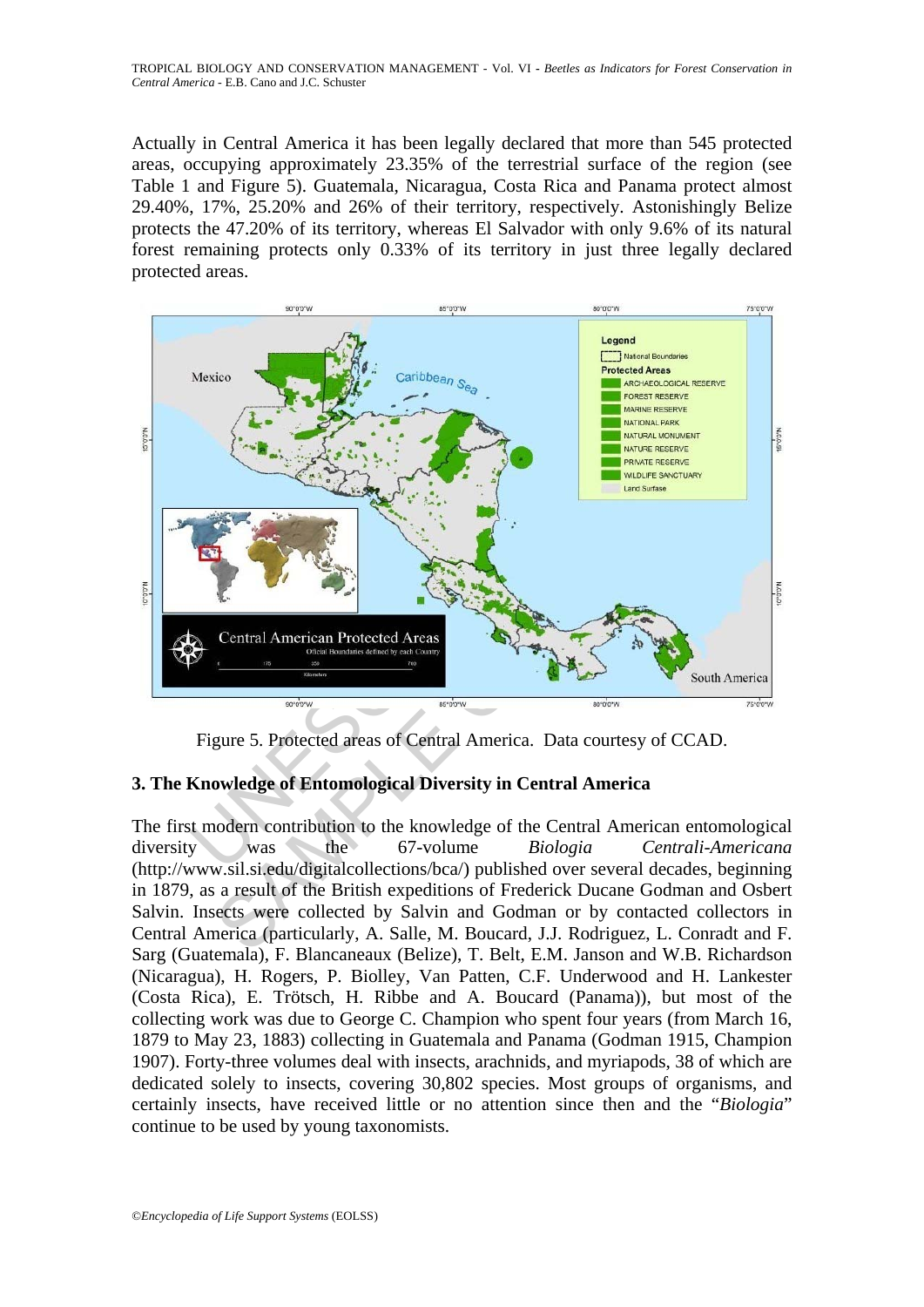At present, we recognize the development of moderate-sized insect collections in Guatemala (Universidad del Valle de Guatemala), El Salvador (Museo de Historia Natural de El Salvador), Honduras (Escuela Agricola Panamericana El Zamorano), Nicaragua (Museo Entomologico de Leon), Costa Rica (CATIE and the University of Costa Rica ) and Panama (Museo de Invertebrados G.B. Fairchild de la Universidad de Panama). However, the more than 3 million of insect specimens collected and stored by the Instituto Nacional de Biodiversidad de Costa Rica (INBio) represent the most coordinated and efficient effort toward the knowledge of entomological biodiversity in any country of Central America in the last 20 years.

an America nave useen fearact. Or particular interest are regionally by phylications such as "The dynastine scarab beetles of C<br>
"(Ratcliffe 2003), "The dynastine scarab beetles of Honduras, Niv" (Ratcliffe and Cave 2006), Raccliffe 2003), "The dynastine scarab beetles of Honduras, Nicaragua an (Raccliffe 2003), "The dynastine scarab beetles of Honduras, Nicaragua an Adello in 1992), "Orchid bees of tropical America." (edited<br>nubik and Hanso As a result of contributions from all countries, several publications dealing with insects of Central America have been realized. Of particular interest are regional taxonomic guide-style publications such as "The dynastine scarab beetles of Costa Rica and Panama" (Ratcliffe 2003), "The dynastine scarab beetles of Honduras, Nicaragua and El Salvador" (Ratcliffe and Cave 2006), "Insects of Panama and Mesoamerica" (edited by Quintero and Aiello in 1992), "Orchid bees of tropical America: Biology and field guide" (Roubik and Hanson 2004), "Dragonflies and damselflies of Middle America and the Caribbean" (Esquivel 2006), and "Treehoppers of tropical America" (Godoy et al. 2006), as examples.

TO ACCESS ALL THE **26 PAGES** OF THIS CHAPTER, Visit: http://www.eolss.net/Eolss-sampleAllChapter.aspx

#### **Bibliography**

- - -

Anderson, R.S. 2002. 131. Curculionidae Latreille 1802. Pp. 722-815. In: R.H. Arnett, Jr., M.C. Thomas, P.C. Skelley and J.H. Frank (eds.). Volume 2. American Beetles. Polyphaga: Scarabaeoidea through Curculionoidea. CRC Press, Boca Ratón, Florida. [A synthesis and keys to the genera of Nearctic weevils].

Anderson, R. and J.S. Ashe. 2000. Leaf litter inhabiting beetles as surrogates for establishing priorities for conservation of selected tropical montane cloud forests in Honduras, Central America (Coleoptera; Staphylinidae, Curculionidae). Biodiversity and Conservation 9:617-653. [This is a study of the use of beetles as indicators for forest prioritization for conservation in Honduras].

Bates, H.W. 1886-1890. *Biologia Centrali-Americana*. Insecta Coleoptera, Vol II, Part. 2 Pectinicornia and Lamellicornia. 423pp. [The earliest complete treatment of the Mexican and Central American scarab fauna].

Boucher, S. 2005. Évolution et phylogénie des Coléoptères Passalidae (Scarabaeoidea). Annales de la Société Entomologique de France 41 (3-4): 239-604. [ A major revision of New World passalid taxonomy with emphasis on genitalia. Many new species of *Veturius* are described.]

CBM-CI, PROARCA, TNC-WCPA. 2003. El sistema centroamericano de áreas protegidas. Más de tres décadas de desafíos en su conceptualización y gestión. CBM-CI, PROARCA, TNC-WCPA,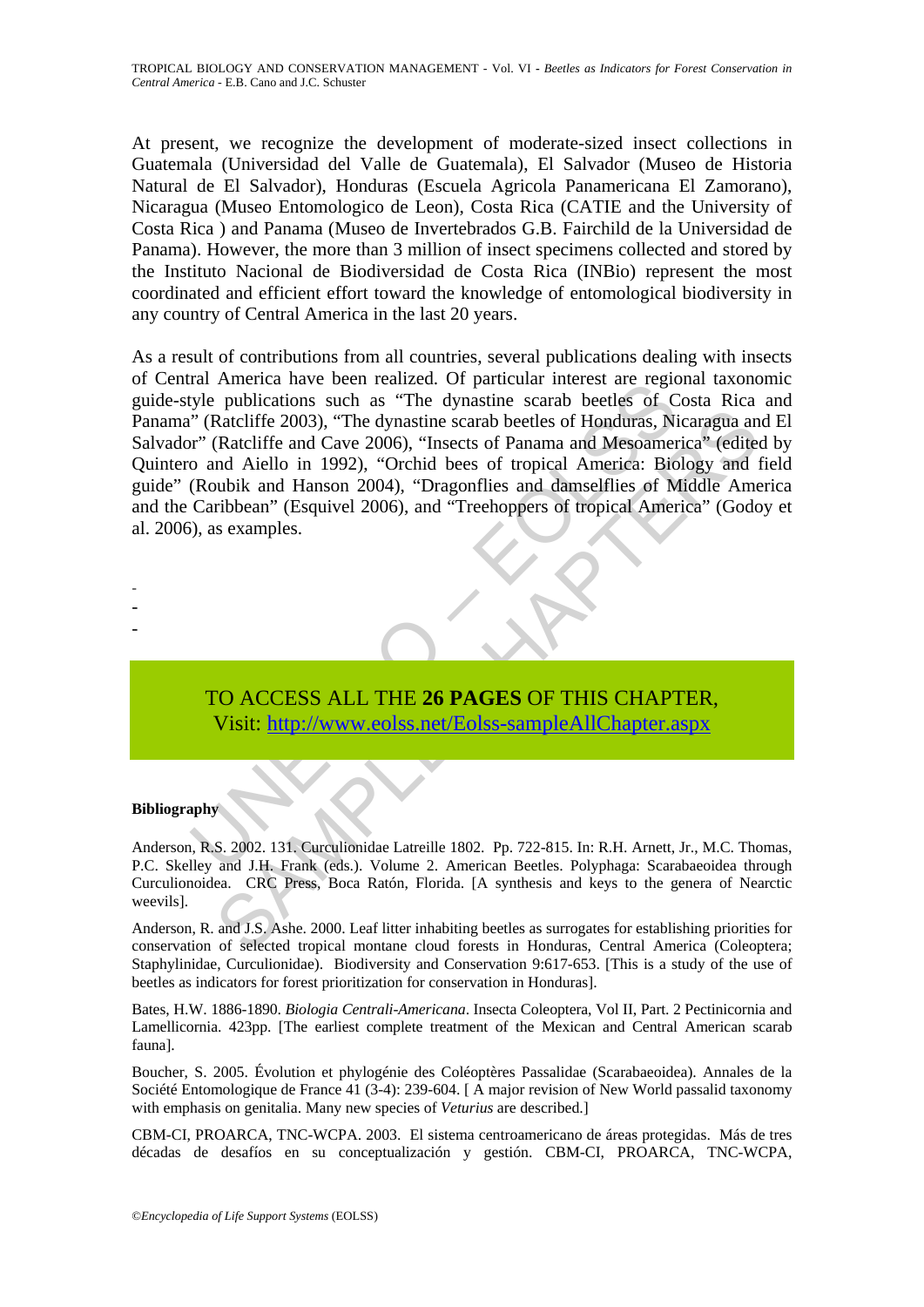Centroamérica. 127pp. [A local document that provides an update and information on the Central American system of protected areas].

Champion, G.C. 1907. Itinerary of Mr. G.C. Champion´s travels in Central America, 1879-1883. Entomological News XVIII (2):33-44. [The travel diary of George C. Champion collecting in Guatemala and Panama at the end of the 19th century].

Colwell, R.K. 2005. EstimateS: Statistical estimation of species richness and shared species from samples. http://purl.oclc.org/estimates. [A free software application that computes several biodiversity functions, estimators and indices based on biotic sampling data].

CONAP (Consejo Nacional de Areas Protegidas de Guatemala). 2005. Estudio técnico para la recategorización del Volcán Lacandón, Quetzaltenango, Guatemala. Documento técnico 28. Consejo Nacional de Areas Protegidas (CONAP), Guatemala. [A local document based on inventories of flora and fauna, for the establishment of a protected area on Lacandón Volcano, Guatemala].

Delgado, L. and J. Blackaller. 2000. Claves para determinar a los taxones genéricos y supragenéricos de Scarabaeoidea Latreille, 1802 (Coleoptera) de México. Folia Entomológica Mexicana 110:33-87. [General keys, useful in the taxonomic classification of scarab genera in México and Central America].

Esquivel, C. 2006. Dragonflies and damselflies of Middle America and the Caribbean. Instituto Nacional de Biodiversidad, Costa Rica. 320 pp. [A well illustrated guide to Odonata of Central America and the Caribbean].

Godoy, C., X. Miranda and K. Nishida. 2006. Treehoppers of Tropical America. Instituto Nacional de Biodiversidad, Costa Rica. 352 pp. [A well illustrated guide to treehoppers (Homoptera: Membracidae) of Central America].

Greenbaum, E. and O. Komar. 2005. Threat assessment and conservation prioritization of the herpetofauna of El Salvador. Biodiversity and Conservation 14:2377-2395. [A conservation prioritization based on complementarity analysis for geographic departments in El Salvador].

L. and J. Blackaller. 2000. Claves para determinar a los taxones genéricos y<br>
ioidea Latreille, 1802 (Coleoptera) de México. Folia Entomológica Mes<br>
keys, useful in the taxonomic classification of scarab genera in México a a Latterile, 1802 (Colooptera) de México. Foila Entomológica Mexicana 110:3<br>
s, useful in the taxonomic classification of scarab genera in México and Central America<br>
2006. Dragonflies and damselflies of Middle America and Halffter, G. and M.E. Favila. 1993. The Scarabaeinae (Insecta: Coleoptera) an animal group for analysing, inventorying and monitoring biodiversity in tropical rainforest and modified landscapes. Biology International, 27: 15-21. [A comprehensive analysis and proposal for the use of dung beetles as bioindicators].

Halffter, G., M.E. Favila and V. Halffter. 1992. Comparative studies on the structure of scarab guild in tropical rain forest. Folia Entomológica Mexicana 84: 131-156. [An analysis of dung beetle assemblages in three Mexican tropical rain forests and adjacent pastures].

Halffter, G. and E.G. Matthews. 1966. The natural history of dung beetles of the subfamily Scarabaeinae (Coleoptera, Scarabaeidae). Folia Entomológica Mexicana 12-14: 1-312. [A classic work on biology of dung beetles].

Hanski, I. and Y. Cambefort (eds). 1991. Dung beetle ecology. Princeton University Press, Princeton, New Jersey. 481 pp. [Multiauthored book examining dung beetle ecology around the world].

Howden, H.F. and V.G. Nealis. 1975. Effects of clearing in a tropical rain forest on the composition of coprophagous scarab beetle fauna (Coleoptera). Biotropica 7: 77-83. [This demonstrates that forest clear cutting affects species richness of dung beetles].

Howden, H.F. and O.P. Young. 1981. Panamanian Scarabaeinae: Taxonomy, distribution, and habits (Coleoptera: Scarabaeidae). Contributions of the American Entomological Institute 18(1):1-204. [A comprehensive treatment of dung beetle fauna of Panama, including keys for taxonomic classification].

Klein, B.C. 1989. Effects of forest fragmentation on dung and carrion beetle communities in Central Amazonia. Ecology 70(6):1715-1725. [Concerns the effects of forest fragmentation on dung beetle communities in the tropics].

Kohlmann, B., A. Solís, O. Elle, X. Soto and R. Russo. 2007. Biodiversity, conservation, and hotspot atlas of Costa Rica: A dung beetle perspective (Coleoptera: Scarabaeidae: Scarabaeinae). Zootaxa 1457:1- 34. [A proposal for the use of dung beetles as bioindicators for prioritization for forest conservation in Costa Rica]

Komar, O. 2002. Priority conservation areas for birds in El Salvador. Animal Conservation 5:173-183.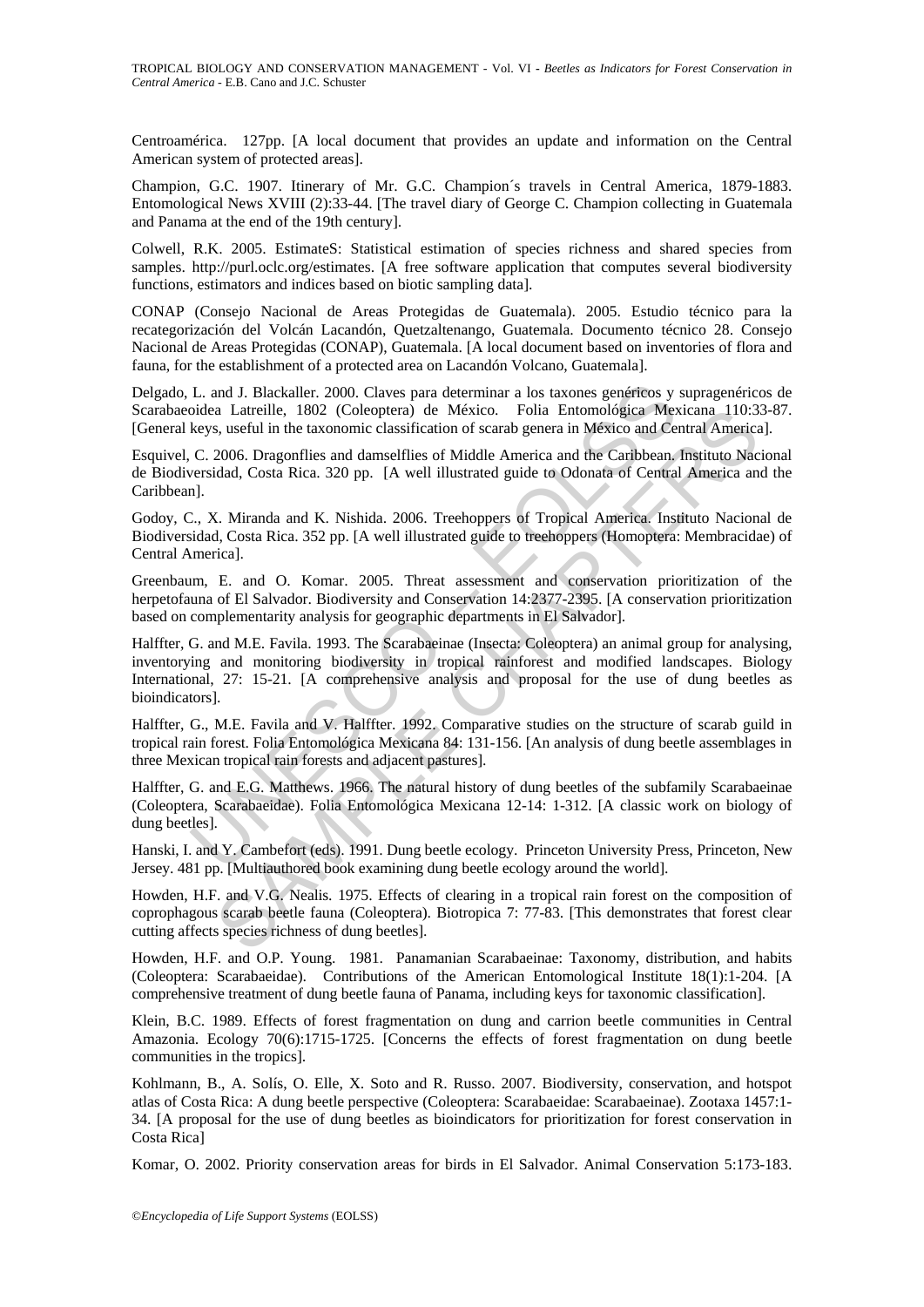[[This presents a conservation prioritization based on complementarity analysis of bird assemblages of well-sampled forests in El Salvador].

McGeoch, M.A. 1998. The selection, testing and application of terrestrial insects as bioindicators. Biological Reviews 73:181-201. [A revision of concepts and the use of insects as bioindicators].

Navarrete, J.L., A.F. Newton, M.K. Thayer, J.S. Ashe and D.S. Chandler. 2002. Guía ilustrada para los géneros de Staphylinidae (Coleoptera) de México. Universidad de Guadalajara and CONABIO, México. [A general guide for the taxonomic classification of rove beetles of México and Central America].

Newton, A.F., M.K. Thayer, J.S. Ashe and D.S. Chandler. 2001. 22. Staphylinidae Latreille, 1802. Pp. 272-418. In: R.H. Arnett, Jr. and M.C. Thomas (eds.). Volume 1. American Beetles. Archostemata, Myxophaga, Adephaga, Polyphaga: Staphyliniformia. CRC Press, Boca Ratón, Florida. [A synthesis and keys to the genera of Neartic rove beetles].

Önal, H. 2003. First-best, second-best, and heuristic solutions in conservation reserve site selection. Biological Conservation 115:55-62. [Discusses computational methods for reserve selection].

Peck, S.B. and A. Forsyth 1982. Composition, structure, and competitive behavior in a guild of Ecuadorian rain forest dung beetles (Coleoptera: Scarabaeidae). Canadian Journal of Zoology 60(7):1624- 1634. [A study of ecological relationships in a guild of Neotropical rainforest dung beetles].

Pressey, R.L., H.P. Possingham and C.R. Margules. 1996. Optimality in reserve selection algorithms: When does it matter and how much? Biological Conservation 76(3):259-267. [Discusses criticisms of heuristic reserve selection algorithms].

Ratcliffe, B.C. 2003. The dynastine scarab beetles of Costa Rica and Panama (Coleoptera: Scarabaeidae: Dynastinae). Bulletin of the University of Nebraska State Museum 16:1-506. [A well illustrated guide to the species of dynastines of southern Central America].

Ratcliffe, B.C. and R.D. Cave. 2006. The dynastine scarab beetles of Honduras, Nicaragua and El Salvador (Coleoptera: Scarabaeidae: Dynastinae). Bulletin of the University of Nebraska State Museum 21:1-424. [A well illustrated guide to the species of dynastines of a portion of northern Central America].

Reyes-Castillo, P. 1970. Coleoptera, Passalidae: morfología y división en grandes grupos; géneros americanos. Folia Entomológica Mexicana 20-22: 1-240. [A classic revisionary work of New World genera of bess beetles].

Reyes-Castillo, P. and C. Castillo. 1992. Bess beetles of Panama. In: D. Quintero and A. Aiello (eds.). Insects of Panama and Mesoamerica, selected studies. Oxford University Press. Chapter 24:356-371. [This includes keys and taxonomic comments concerning bess beetles of Panama].

1 Conservation 115:55-62. Discusses computational methods for reserve selection and A. Forsyth 1982. Composition, structure, and competitive behavior an rain forest dung beetles (Coleoptera: Scarabaeidae). Canadian Journal and A. Forsyth 1982. Composition, structure, and competitive behavior in a guilar of the subset done betels (Coleoptera: Scarabaedicale.) Canadiar Journal of Zoloogics of Chapter Subsets (Coleopter and Davant Devolugion (F Rodriguez, J.E. 2005. Centroamérica en el límite forestal: desafíos para la implementación de las políticas forestales en el Istmo. G. Hernández (ed.). UICN, Oficina Regional para Mesoamérica, Programa Regional Ambiental para Centroamérica, Costa Rica. 172pp. [A local synthetic document about forestry policies and forest conservation in Central America]

Roubik, D.W. and P.E. Hanson. 2004. Orchid bees of Tropical America: Biology and field guide. Instituto Nacional de Biodiversidad, Costa Rica. 370pp. [A well ilustrated guide for taxonomic identification of orchid bees of subfamily Euglossinae in Central America].

Schuster, J.C. 2006. Passalidae (Coleoptera) de Mesoamérica: Diversidad y biogeografía. Pp. 379-392. En: E.B. Cano (ed.). Biodiversidad de Guatemala, Volume 1. Universidad del Valle de Guatemala, Guatemala. [An analysis of the distribution patterns of bess beetles in Mesoamerica. Endemism is important above 1500m altitude]

Schuster, J.C. and E.B. Cano. 2005. Key to American genera of Passalidae. http://wwwmuseum.unl.edu/research/entomology/Guide/Scarabaeoidea/Passalidae/Passalidae-

Key/Passalidaekey.pdf. [An illustrated on-line key to taxonomic classification of passalid genera of the New World].

Schuster, J.C., E.B. Cano and C. Cardona. 2000. Un método sencillo para priorizar la conservación de los bosques nubosos de Guatemala, usando Passalidae (Coleoptera) como organismos indicadores. Acta Zoológica Mexicana (n.s.) 80:197-209. [Advocates the use of bess beetles as indicators for prioritization of cloud forest conservation in Guatemala].